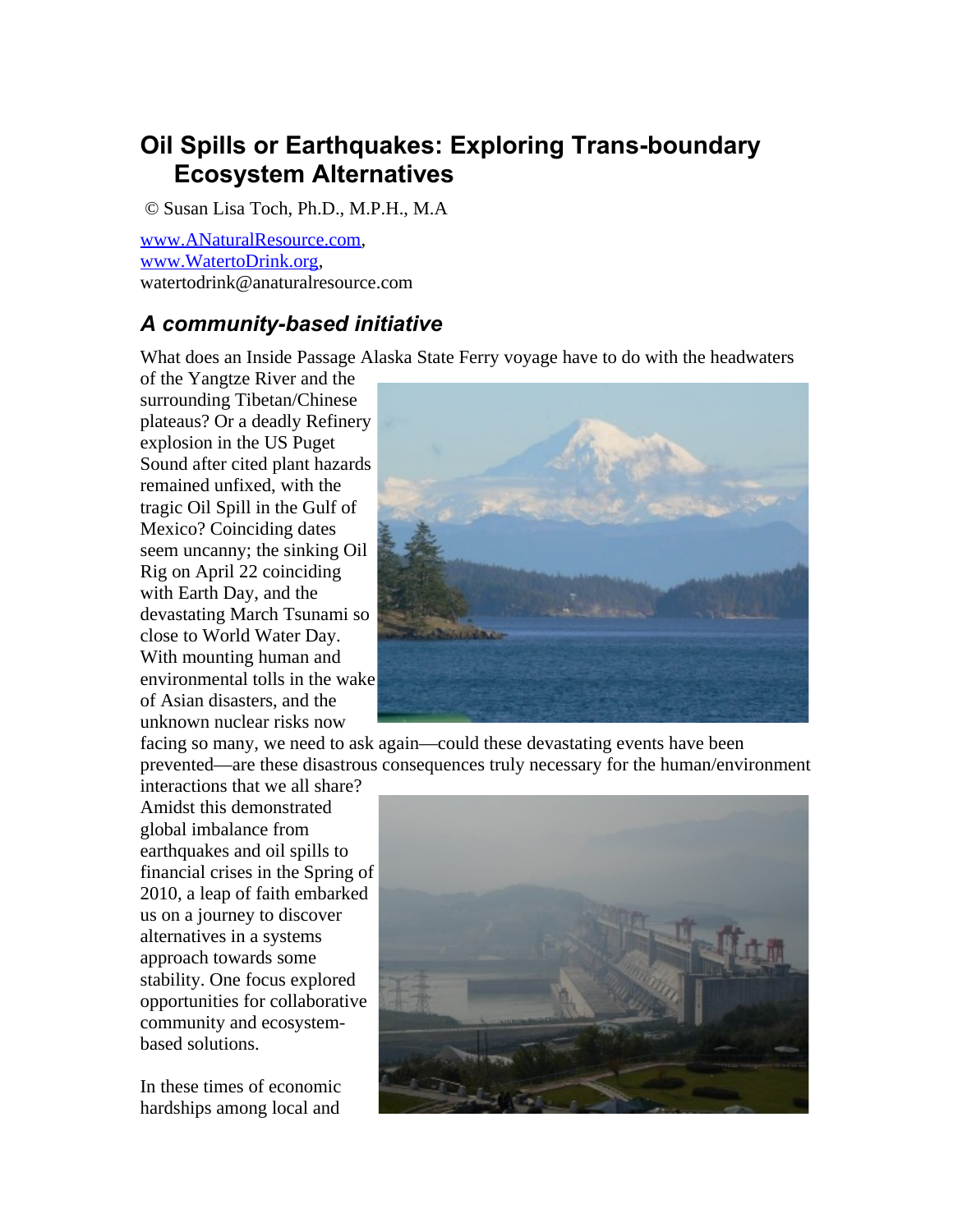regional systems, rural communities came together in demonstrating their investment in sustainable human and ecological interactions. From large ferries to small vessels, along seaways and riparian corridors, within remote villages, to large tourism driven economies, an interest in promoting a cross boundary ecosystem based approach to our common waterways met with overwhelming support. Without an immediate funding source, we were obliged to rely on contributions triggered by community interest, good will, and in-kind services that featured cross boundary support. As the first on board in this collaborative educational effort, Alaska Marine Highway generously provided the all important ferry transit connecting corridors to and from Bellingham, WA. to Skagway Alaska, USA, and crossing into Canada at Prince Rupert. Joining in these international outreach efforts, BC Ferries graciously added travel to and from Haida Gwai, and the Queen Charlotte Islands promising follow-up this year in outlying areas of Port Hardy.

Such cooperation allows exploration into common wildlife and culturally sensitive areas, to protect our shared endangered and protected landscapes. Greeted by Native guides and overland comrades, Park Service staff, supporting businesses, individuals and community organizations, we extended marine corridors within Alaska, the BC and Yukon Territories to White Horse and the Yukon River with the potential to yield underlying clues in recent environmental disasters and their prevention. Other visits included the Islands of Hoonah, Tenakee Springs, Kake. We were housed by the kindness of local lodging interested in Ecological and cultural tourism. Housed by private B&B's with interests in promoting ecologically based alternatives in eco-and cultural tourism on their small islands, and joined by the nearby historic mansions and restaurants, I was locally invited to explore ghosts of spirits past, float glacial fed rivers loaded with eagles, kayaked into riparian wetlands, witnessed bird, bear and wolf gatherings and collected Red Ribbon seaweed with Native American elders defining generations of oral histories between water and people. This low impact introductory study to assess and query the potential for ecosystem awareness and applied strategies initiated a community based collaboration within the Inside Passage of US and Canadian waterways and beyond

Traversing our human and ecological connections along international waterways and marine based Alaskan villages with ferry connections between two countries, we found the ongoing development of the newest open container shipping port in North America, at Prince Rupert, BC. An isolated Pacific port, by 2020, the Prince Rupert Port Authority expects 44 million shipping containers to pass through this West Coast port, with 2011's capacity for two million containers now being transported through these international waters surpassing travel times experienced coming

through Long Beach and Los Angeles, the busiest ports in the United States.

Touting deep water holding capacity, easy road access for transferring goods like coal, oil and gas, and a struggling resource dependant economy interested in promoting local jobs, this rural and ecologically diverse region welcomed its newfound role as the main link for the ever increasing water transport traffic to and from North America and China since the \$170 million port opened. An in place Canadian/US Rail system within the City borders dating from WWII is readily available for transport of goods (not passengers)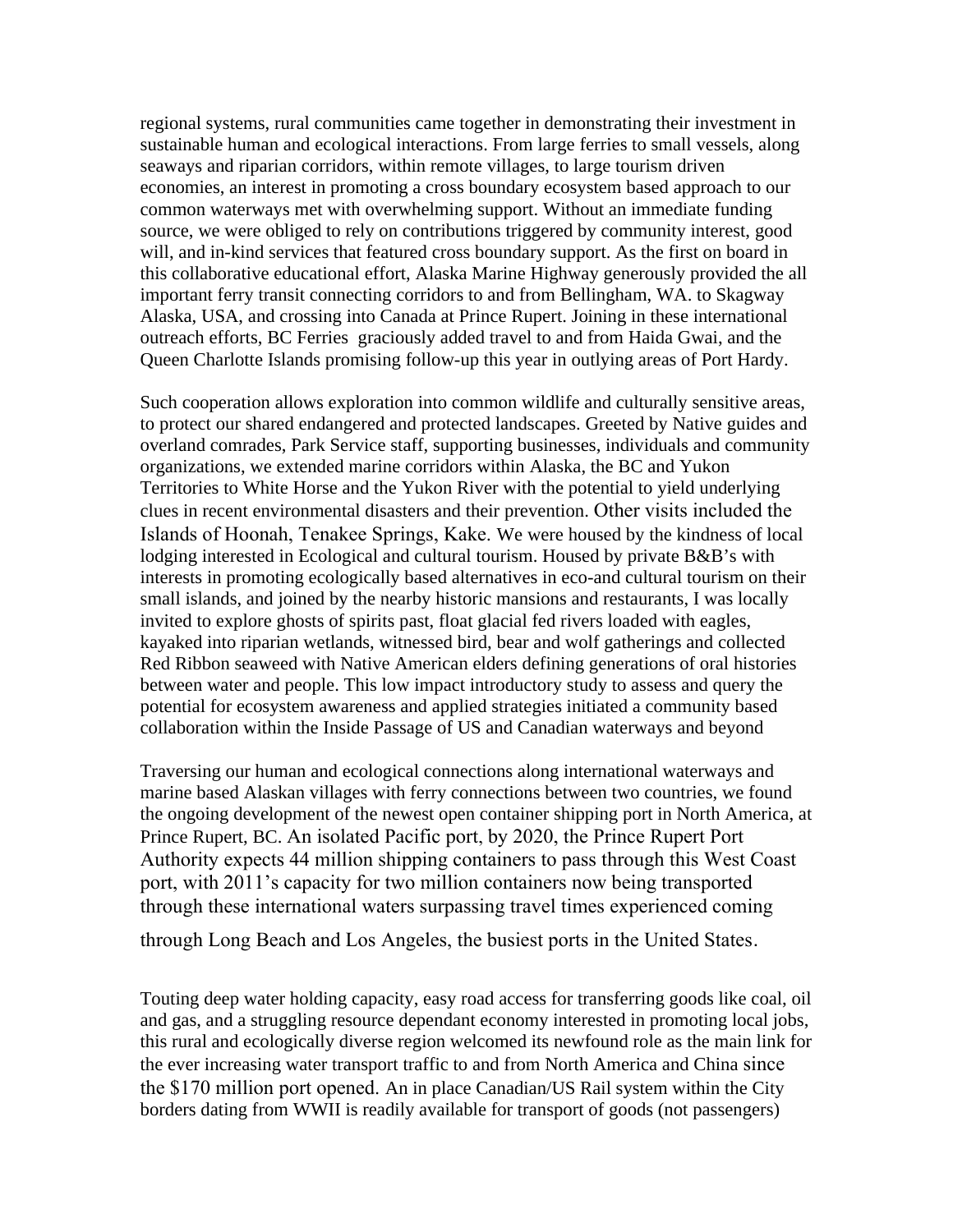directly to (not the closest city, Vancouver, BC) but Chicago, Il. With at least 50 locomotives and 2,200 railcars dedicated only to Prince Rupert, CN Railway invested \$30 million in the port itself and \$25 million so it can double-stack containers on its cars through to Chicago, expanding the transport of these commodities throughout North America and beyond.

#### **International Effects?**

The transformation of sensitive wetlands and flowing rivers into Shipping canals from such rivers as the Yangtze and Mekong lead towards this marine based conduit within the Inside Passage of US and Canada. China, while so geographically set apart from Puget Sound marine highways has increased these shipping accessible waterways leading to the Prince Rupert port. This has included the systematic dynamiting of sensitive areas along Tiger Leaping Gorge, at the headwaters of the Yangtze River and altering mountainous regions laden with history and local culture strewn across agricultural communities dating back centuries Recent earthquakes rippling within this part of the Seichuan Province resulted in devastating human and ecological destruction destroying fragile fauna and flora, along with the lives and livelihoods of those who inhabited these regions. Could the activities that have shifted our byways and riparian zones towards economic development and trans-border commerce have contributed to such natural disasters?.

The 2010 refinary explosion in Anacortes, Wa. killing seven local workers and spewing unknown pollutants into Puget Sound water and air was only one of the tragic results from documented health hazards and cited disaster prone practices within our increasingly susceptible global environment. With current events in Asia and now ongoing nuclear fears from ecological to human health risks, what local and regional crises await in the continuing traffic within our connecting landscapes? With a focus on education and disaster prevention, through this collaborative effort along common ecosystems, we found an overwhelming support to address the challenge of finding out. A community-based network connecting and guarding ecological and cultural diversity within the shared waterways of our mutually beneficial hydrologic systems has begun.

On our journey, Native Peoples along the Marine Highway included Nisga, Haida, and Tlinket long time residents.. Helpful Elders graciously shared traditions of their seasonal Eulachon Fishing and drying, a process of finding natural oils and sustainance in local habitats. Tufted Puffins, Humpback and Orca Whales, Seals, Stellar Sea lions, Black and Grizzly Bear, Aucklets, Sea and River Otters marked the diverse wildlife found along along the Inside Passage. Such community based common ground provides a mechanism for action in these times of global imbalance and a much needed ecosystem based alternative especially useful in disaster prevention.

While traversing the marshlands with a bear hunting guide turned eco-tourist, I stumbled across a two year olds bears tooth hidden within a Prince Rupert strawberry patch. Immediately defining the details of the bear, my knowledgeable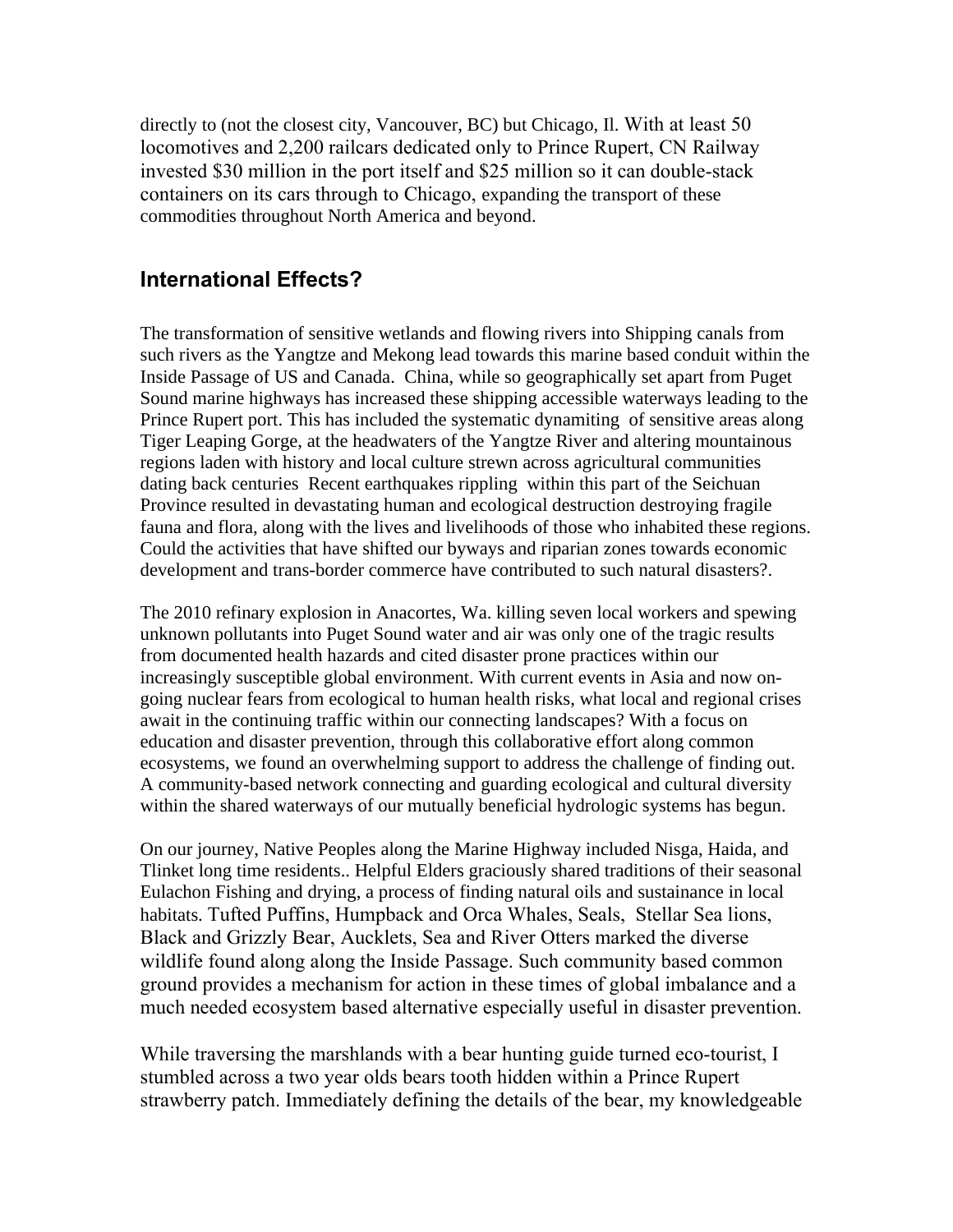guide stood in awe as he educated me on the age, habitat and circumstances of this valuable find—later, Native born friends filled me in on the symbolism of such a gift from a wilderness intact—what is the meaning? I asked, "leadership", they suggested—"honor, and luck, good spirit always means good luck."

\*\*\*A long time IUCN Commission member for Education and Training (CET ) since 1991 and Ecosystem Management (CEM ) since 1994, Dr. Susan Toch was recruited and served in the 2010 position of Ecosystem Education/ Awareness Coordinator within our newly formed CEM North American & Caribbean Executive Committee..

\*\*\*Thanks to the following sponsors who played such an important role in these works, contributing over five thousand dollars in in-kind donations and community support, with special gratitude to Alaska Marine Highways staff for the basic transport that enabled this collaborative effort to be possible..

## **Eco-tourism & Community Coordination**

Sitka's secrets—a special visit to St. Lazaria national wildlife refuge Kent Hall and Beverly Minn, (biologists--wildlife and marine bird tour on island) Sitka bike & hike toured backroads and nature areas.-- "Skil Q'uas" Dick Bellis, Haida Carver and Island Tour Guide, Skidegate, Haida Gwaii, BC Donald Harford --Ketchikan (showed me around island water systems) Chris Wilhelm –music and past tour guide Chilkat Guides in Haines--Eagle Trip along Chilkat Bald Eagle Preserve--- RaftAlasks@chilkatguides.com -- Adventure Tours Khutzeymateen Bear tour – great endangered species sitings! 800-201-8377 White Pass and Yukon Route Train, Skagway –wonderful traverse into international ecosystems and history. Kroschel Films wildlife park, Haines, Alaska Skeena Valley Exhibitions, rafting Skeena River, Prince Rupert Haida Heritage Center, Skidegate, BC Skeena Kyacking--250-624-8311, Prince Rupert, Great dedication and good will.-- Paddled Kloyia Bay wildlife area where bear tooth was found.. Teresa Gaudette--Organized Villiage of [KAKE-TAGaudette@Kakefirstnation.org,](mailto:KAKE-TAGaudette@Kakefirstnation.org) visited Totums and Native historic areas.and Hiked to Carlana Lake in Juneau

### **Lodging**

Black Rooster Roadhouse, B&B Budget Hostel, Prince Rupert Fort Seward B&B, Haines, restful, quiet and friendly.